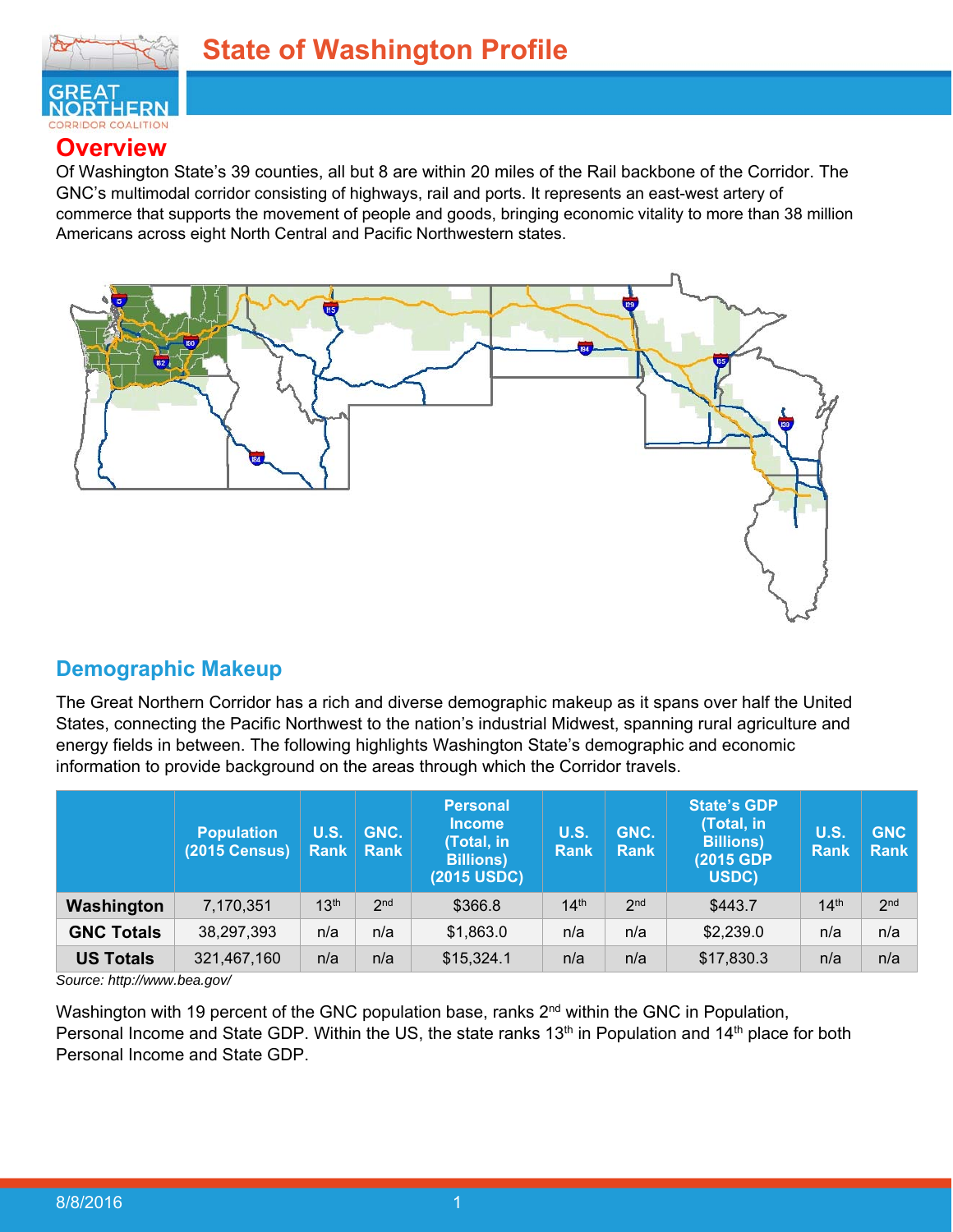

### **Washington Coalition Members**

Washington State members include the State Department of Transportation, Washington Public Ports Association and 8 individual ports. These individual port members include the Ports of Everett, Seattle, Tacoma, Grays Harbor, Longview, Vancouver, USA, Pasco and Quincy.

### **Canadian Relations with Washington State**

Canada is Washington's number 1 import trading partner. In 2015, Canadian Commodity Imports accounted for \$13.3 billion into Washington.

Fifteen of GNC's 54 international ports of entry are located in the Washington on the Canada border



In 2014, two of the top five GNC truck border crossings are in Washington: Blaine, WA (#2) and Sumas, WA (#5). Together these two truck crossings exchanged a total value of \$20.4 billion in import and exports goods between Canada and Washington State.

### **Top 5 GNC Truck Border Crossing Locations in 2014 (\$ millions)**

| Rank                                             | <b>Truck Crossing</b> | <b>Export</b> | <b>Import</b> | <b>Total Value</b> | <b>Trade Balance</b> | % of Total<br><b>GNC Truck</b><br><b>Crossings</b> |
|--------------------------------------------------|-----------------------|---------------|---------------|--------------------|----------------------|----------------------------------------------------|
| 1                                                | Pembina, ND           | \$11,970      | \$5,921       | \$17,891           | \$6,049              | 25%                                                |
| $\overline{2}$                                   | <b>Blaine, WA</b>     | \$11,508      | \$5,603       | \$17,112           | \$5,905              | 24%                                                |
| 3                                                | Sweetgrass, MT        | \$8,546       | \$5,124       | \$13,671           | \$3,422              | 19%                                                |
| 4                                                | Portal, ND            | \$8,620       | \$2,736       | \$11,357           | \$5,884              | 16%                                                |
| 5                                                | <b>Sumas, WA</b>      | \$1,734       | \$1,565       | \$3,299            | \$169                | 5%                                                 |
| <b>Total GNC Truck</b><br><b>Border Crossing</b> |                       | \$46,373      | \$24,273      | \$70,647           | \$22,100             | -/-                                                |

*Source: Bureau of Transportation Statistics, Border Crossing/Entry Data (2014). Values are in millions.*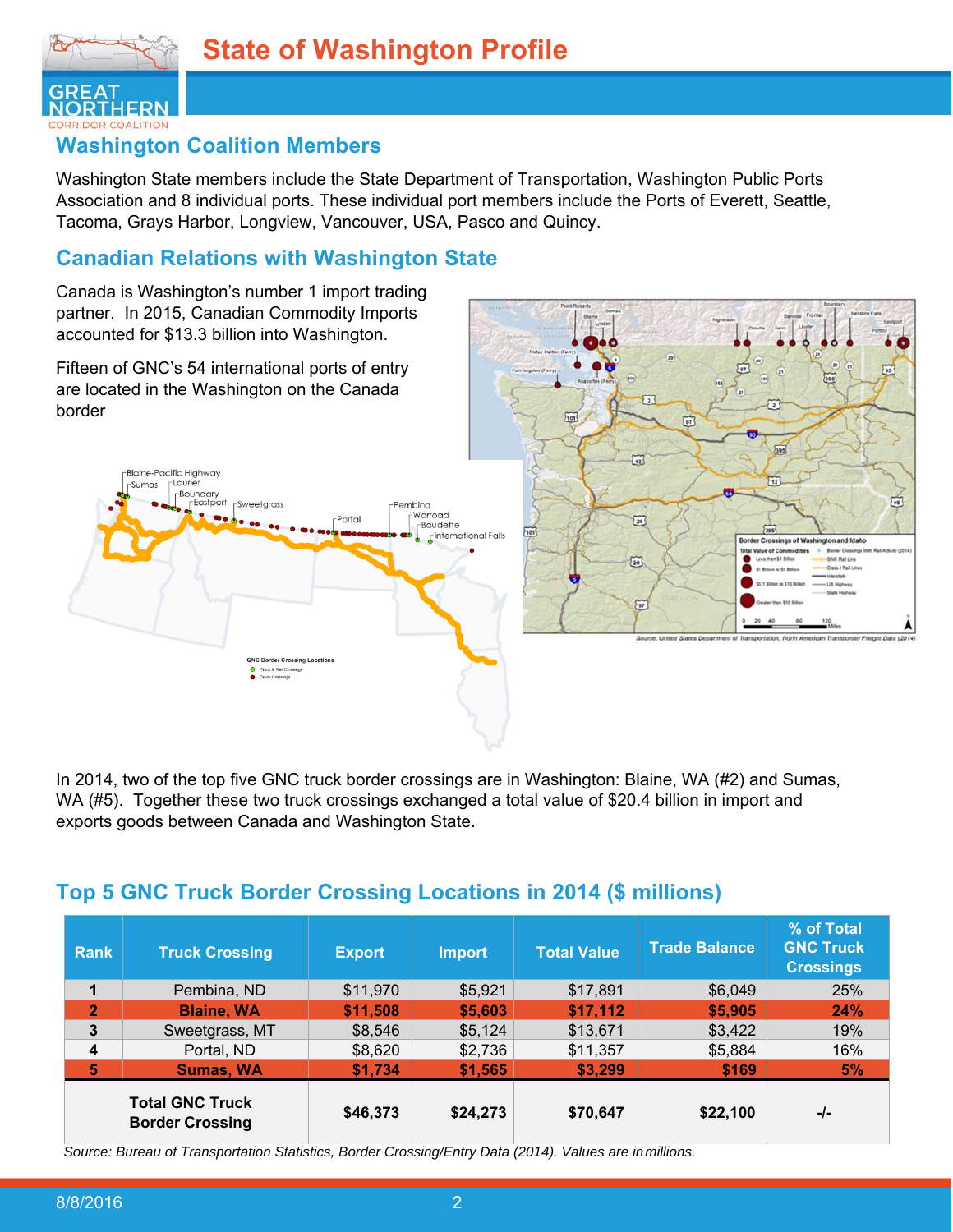

For 2014, Washington State roadway crossings totaled \$21.7 billion, 31 percent of the total GNC roadway crossings. Rail border crossings in Washington were \$4.8 billion or 13 percent of the total GNC rail border crossings.

### **2014 Value of Roadway and Rail Border Crossings**

| <b>State</b>                  | <b>Total</b><br><b>Roadway Value</b><br>(billion \$) | % of Total<br><b>GNC Roadway</b><br><b>Value</b> | <b>Total Rail Value</b><br>(billion \$) | % of Total<br><b>GNC Rail</b><br><b>Value</b> |
|-------------------------------|------------------------------------------------------|--------------------------------------------------|-----------------------------------------|-----------------------------------------------|
| \$21.7<br>Washington          |                                                      | 31%                                              | \$4.8                                   | 13%                                           |
| <b>GNC Cross Border Total</b> | \$70.7                                               | n/a                                              | \$35.7                                  | n/a                                           |

*Source: Bureau of Transportation Statistics, Border Crossing/Entry Data (2014). Values are in millions.* 

### **2014 Volume of Roadway and Rail Border Crossings**



During 2014, Washington had 640.8 billion truck crossings or 46% of the GNC truck crossings and 3 billion rail crossings or 17 percent of the total GNC rail crossings.

### **Domestic Cargo Movement (All modes)**

*Of the 332 Million Tons of Washington Products moving domestically in the United States,* 

# *92%*

*Is destined for GNC states, valuing \$323 Billion*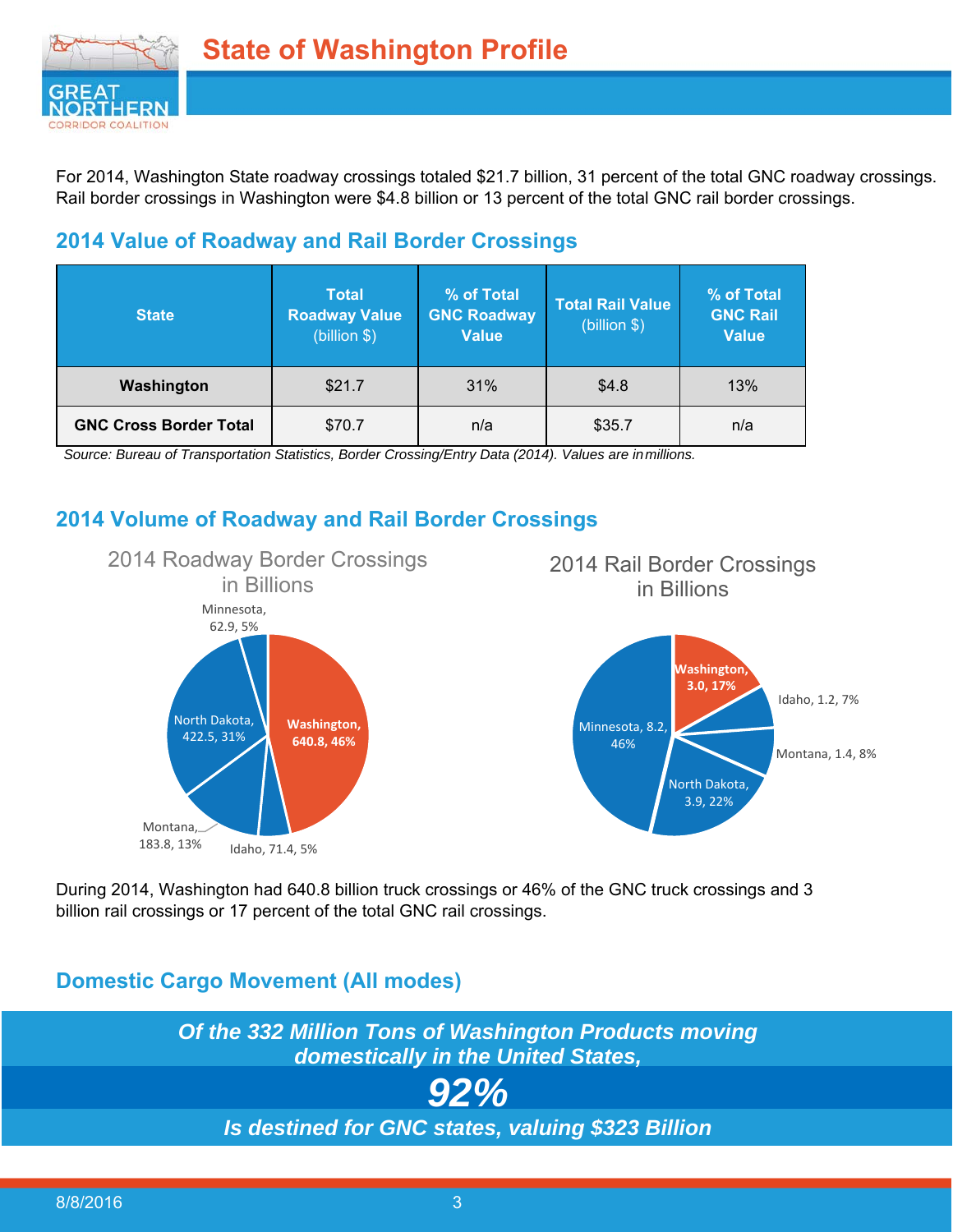

# **Freight Projects Supported by the GNCC in 2016**

Below is a list of 7 Washington projects that the GNCC offered their support to the respective federal funding applications in 2016.

### **GNCC Support letters written for FASTLANE and TIGER FY16**

| <b>Project Name</b>                                                                 | <b>Sponsor</b>               | <b>Location</b>          | <b>Total</b><br><b>Project</b><br><b>Cost</b> | <b>FASTLANE</b><br><b>Request</b>        | <b>TIGER</b><br><b>FY16</b><br><b>Request</b> | <b>Web Link</b>                                                                                                                                                                                                                                                                       |
|-------------------------------------------------------------------------------------|------------------------------|--------------------------|-----------------------------------------------|------------------------------------------|-----------------------------------------------|---------------------------------------------------------------------------------------------------------------------------------------------------------------------------------------------------------------------------------------------------------------------------------------|
| <b>Barker BNSF Grade</b><br>Separation                                              | City of<br>Spokane<br>Valley | Spokane<br>Valley, WA    | \$36M                                         | See Barker<br>/Pines Rd<br>Project below | \$27M                                         | <b>TBD</b>                                                                                                                                                                                                                                                                            |
| Barker /Pines Rd<br><b>BNSF Grade</b><br>Separation                                 | City of<br>Spokane<br>Valley | Spokane<br>Valley, WA    | \$56.6M                                       | \$33.5M                                  | N/A                                           | http://www.spokanevalley.org/filestora<br>ge/6836/6914/Narrative.pdf                                                                                                                                                                                                                  |
| <b>Connell Rail</b><br>Interchange                                                  | City of<br>Connell           | Connell, WA              | \$23.5M                                       | \$14.1M                                  | \$14M                                         | Hard copies of both are available                                                                                                                                                                                                                                                     |
| Port of Fverett's<br>South Terminal<br>Modernization                                | Port of<br>Everett           | Everett. WA              | \$55M                                         | \$20M                                    | \$10M                                         | <b>FASTI ANF:</b><br>http://www.portofeverett.com/your-<br>port/projects/fast-lane-grant-south-<br>terminal-intermodal-modernization-<br>project<br>TIGFR:<br>http://www.portofeverett.com/your-<br>port/projects/tiger-grant-south-<br>terminal-intermodal-modernization-<br>project |
| Port of Longview's<br>Multi-Cargo<br>Modernization<br>Project                       | Port of<br>Longview          | Longview,<br><b>WA</b>   | \$31.4M                                       | N/A                                      | \$10M                                         | http://www.portoflongview.com/About<br>ThePort/PortPlanning/TIGERGrant20<br>16.aspx                                                                                                                                                                                                   |
| Port of Moses Lake<br>for the Northern<br>Columbia Basin<br><b>Railroad Project</b> | Port of<br>Moses Lake        | Moses Lake,<br><b>WA</b> | \$30.3M                                       | \$9.9M                                   | \$9.9M                                        | <b>TBD</b>                                                                                                                                                                                                                                                                            |
| South Lander St<br><b>Grade Separation</b>                                          | City of<br>Seattle           | Seattle, WA              | \$140M                                        | \$55M                                    | N/A                                           | http://www.seattle.gov/transportation/<br>southlanderdraft.htm                                                                                                                                                                                                                        |

Washington has received two preliminary awards of FASTLANE FY16 grants and one TIGER grant.

# **FASTLANE and TIGER Award Summary**

| <b>Project Name</b>                                                       | <b>Sponsor</b>                      | Location    | <b>Total</b><br><b>Project</b><br><b>Cost</b> | <b>FASTLANE</b><br><b>Award</b> | <b>TIGER</b><br><b>FY16</b><br><b>Award</b> | <b>Web Link</b>                                                                                                         |
|---------------------------------------------------------------------------|-------------------------------------|-------------|-----------------------------------------------|---------------------------------|---------------------------------------------|-------------------------------------------------------------------------------------------------------------------------|
| South Lander St<br><b>Grade Separation</b>                                | City of<br>Seattle/<br><b>WSDOT</b> | Seattle, WA | \$140M                                        | \$55M                           | N/A                                         | http://www.seattle.gov/transportation/<br>southlanderdraft.htm                                                          |
| Strander Boulevard<br>Extension and<br><b>Grade Separation</b><br>Phase 3 | City of<br>Tukwila                  | Tukwila, WA | \$38M                                         | \$5M                            | N/A                                         | N/A                                                                                                                     |
| Port of Everett's<br>South Terminal<br>Modernization                      | Port of<br>Everett                  | Everett, WA | \$55M                                         |                                 | \$10M                                       | http://www.portofeverett.com/your-<br>port/projects/tiger-grant-south-<br>terminal-intermodal-modernization-<br>project |